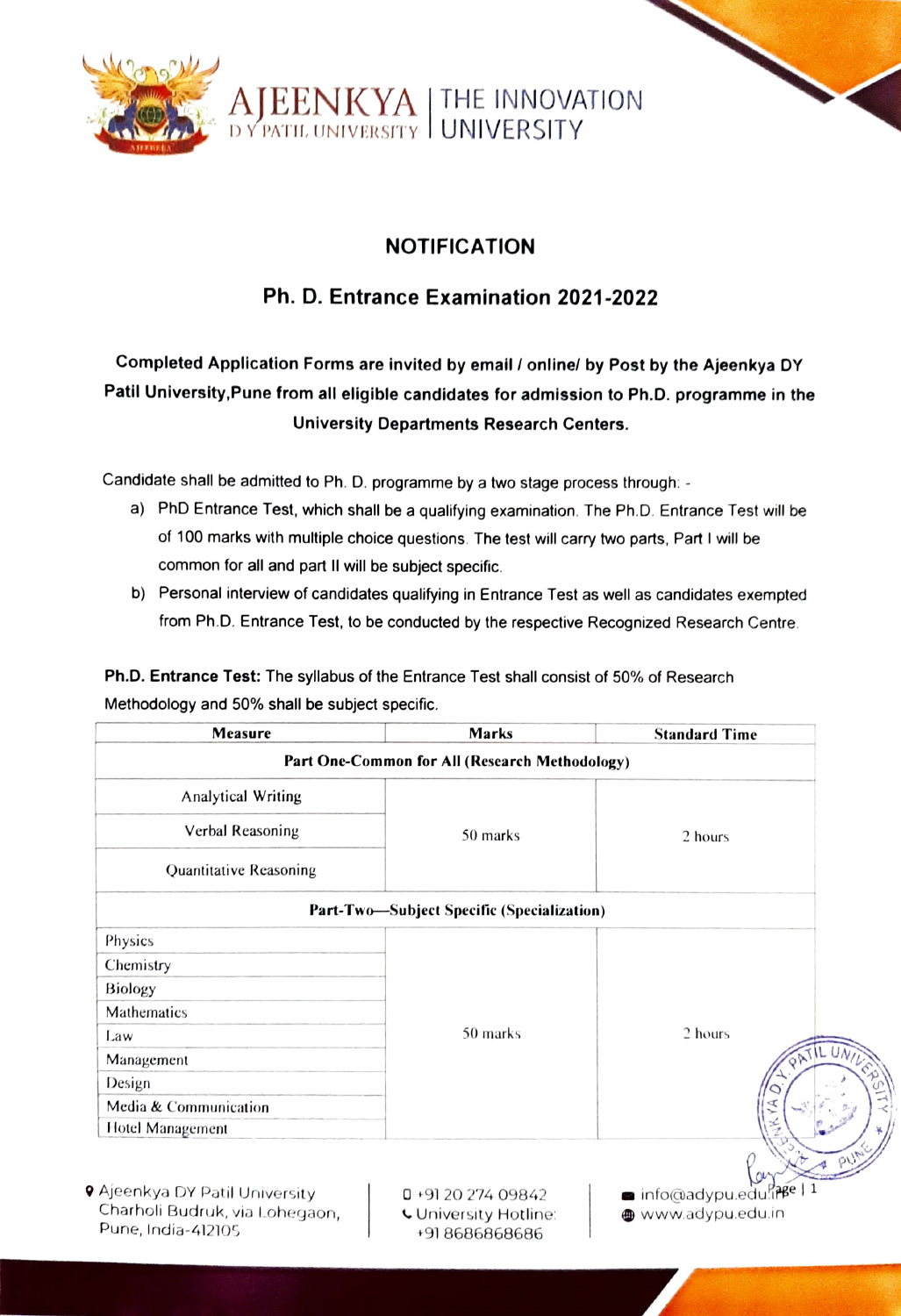Interview / viva-voce: The interview / viva-voce shall be organized by ADYPU where in the candidates are required to present their research interest / area through a presentation before a duly constituted Doctoral Research Committee

#### **Schedule of Entrance Teat**

| a) Commencement of filling online application form           | <b>February 17, 2022</b> |  |
|--------------------------------------------------------------|--------------------------|--|
| b) Last date of application form submission                  | March 1, 2022            |  |
| c) Date of Ph.D. Entrance Examination                        | March 6, 2022            |  |
| d) Publication of PET result on the University website/email | March 11, 2022           |  |
| e)Personal Interview & Research Aptitude                     | March 24-25, 2022        |  |

Duration & Timing of Entrance Exam Part One (Common for all Schools): 11.00pm to 1.30 pm (1.5 hours) Part Two (Subject Specific-Specialization) \*: 1.30 pm to 3.00 pm (1.5 hours) (Note: The candidates shall note that the ADYPU-PETexamination resultswill be declared after only successful qualification of Part I and Part II Entrance Test).

Standard of passing: 50 percent marks  $\bullet$ 

The Entrance Examination shall be conducted through online platforms. It shall be notified by the University.

#### Fees:

- Application Fee Rs.2000/-for PET-2020 (For both General & Reserved Category)  $\bullet$
- Examination Fee Rs.5000/-for appearing for the Entrance Examination (For both General & Reserved Category)
- Mode of payment: Payment method using online payment. Debit/Credit Card/ Net Banking or Demand Draft
- Hard copy of registration form, passing certificates & payment details should be posted to the following on or before March 1, 2022

The Registrar, Ajeenkya DY Patil University, Charholi K, via Lohegaon, Pune 412105 Maharashtra (India) Telephone:8686868686 Email:phd@adypu.edu.in



 $k + 9$